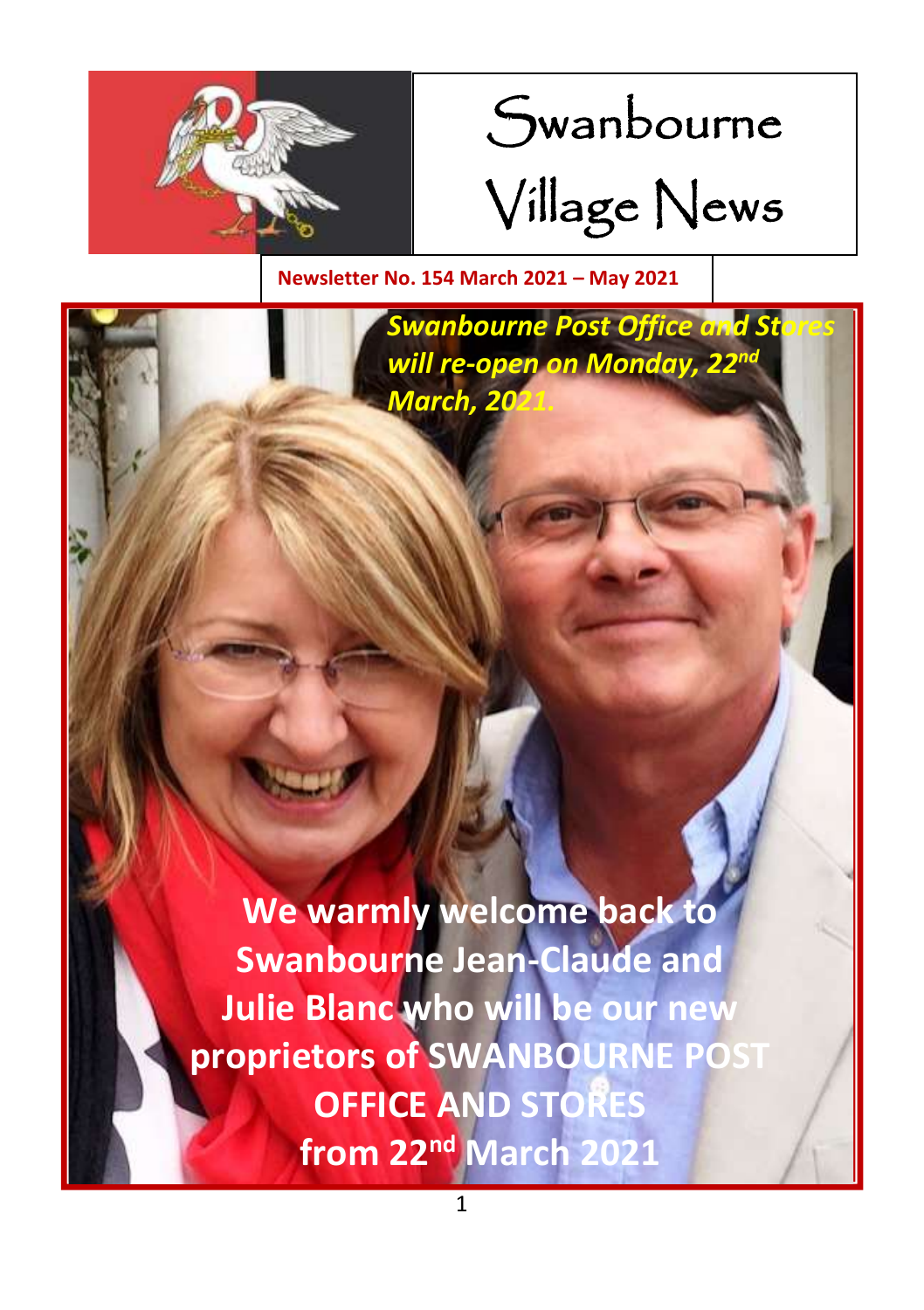

*"Julie and I lived in Swanbourne 22 years ago, with our now grown-up children, and we are delighted to be returning to the village to re-open the Village Post Office & Store.*

*After fifteen years in France, we feel like we are coming home.* 

*We hope the Store will continue to be the hub of the Community our aim is to provide good locally sourced produce, quality wines and beers, and the usual convenience store fare.* 

*Opening hours have been extended for a trial period (see below) and we have plenty of ideas on how to improve your Village Store.* 

*Any feedback you may have, and preferred stock item ideas, are also very welcome.*

*We will be opening on Monday 22nd March and look forward to welcoming old faces and new".*

*Jean-Claude & Julie Blanc [swanbourne.store@gmail.com](mailto:swanbourne.store@gmail.com)*



**Swanbourne Store hours: - Mon. to Fri. 0800-1900, Sat. 0900-12.30 Swanbourne Post Office: - Sat. 0900-1300, Mon. to Fri. 0900-1700**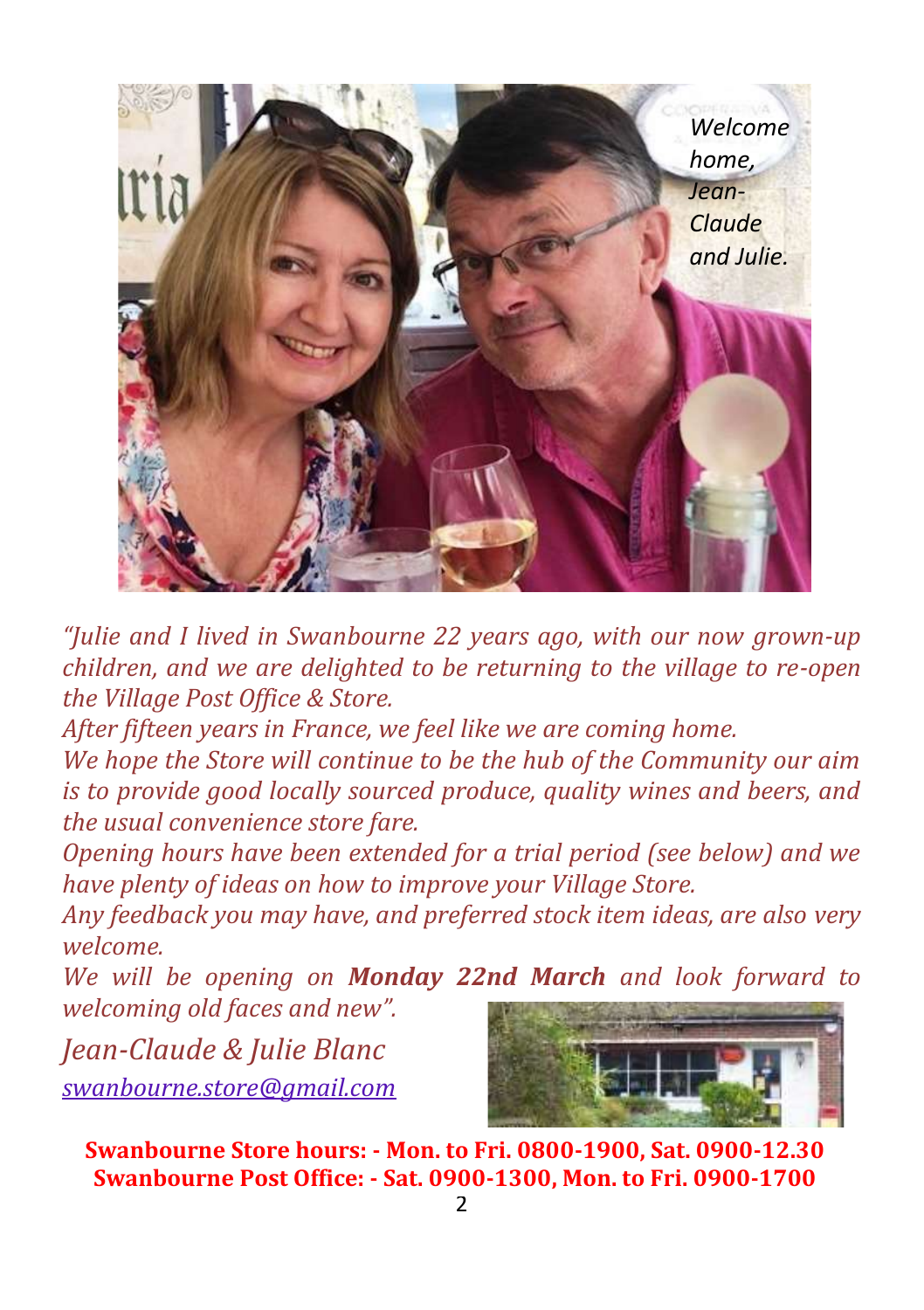## **DIARY DATES**

**Due to the Covid 19 pandemic the usual Springtime, social and SCA events still seem unlikely to happen. Plans to ease the lockdown during the Spring have just been announced, and any events which do become possible will need to be notified via the village email system.**







## **Local Elections on 6th May 2021 Explained**

*by Clive Rodgers, PC Chair and Newsletter Co-editor*

**Election procedures** - These elections were cancelled last year, so will they still take place? Earlier this year, the local elections for England, scheduled for May, were under review amid uncertainty about lockdown restrictions. But Cabinet Office minister Chloe Smith has confirmed they will go ahead.

While a late change of mind isn't impossible, the government is giving councils an extra £31m for plastic screens in polling stations and hand sanitiser in an effort to make the polls Covid-safe. People who are shielding will be encouraged to vote by post.

## **As well as being asked to bring your own pen or pencil to mark your ballots, those voting in a polling station must wear a mask.**

Candidates are also being asked not to give voters a lift to polling stations in their cars - a common practice at election time.

However, anyone preferring a postal vote can call Buckinghamshire Council Electoral Services, their direct line is 01296-585701, and they will post a postal vote application form to you.

**Buckinghamshire Council Elections** - AVDC and BCC merged on 31st March, 2020 but as last year's election was cancelled the old councillors continued to look after public interests. However, new Unitary County Councillors will need to be elected at the local elections on 6th May.

## **Do we know anything about the candidates?**

Janet Blake resigned a year ago and has now retired from local council politics. At the moment we know two Councillors representing our Ward area (running from Great Brickhill to Quainton) inherited from before reorganisation. As well as being MP for Milton Keynes North, Ben Everitt (Conservative) is also a County Councillor for this area since Janet's departure. Ben is being replaced by Iain MacPherson as the candidate in May, and he is helping with his current workload.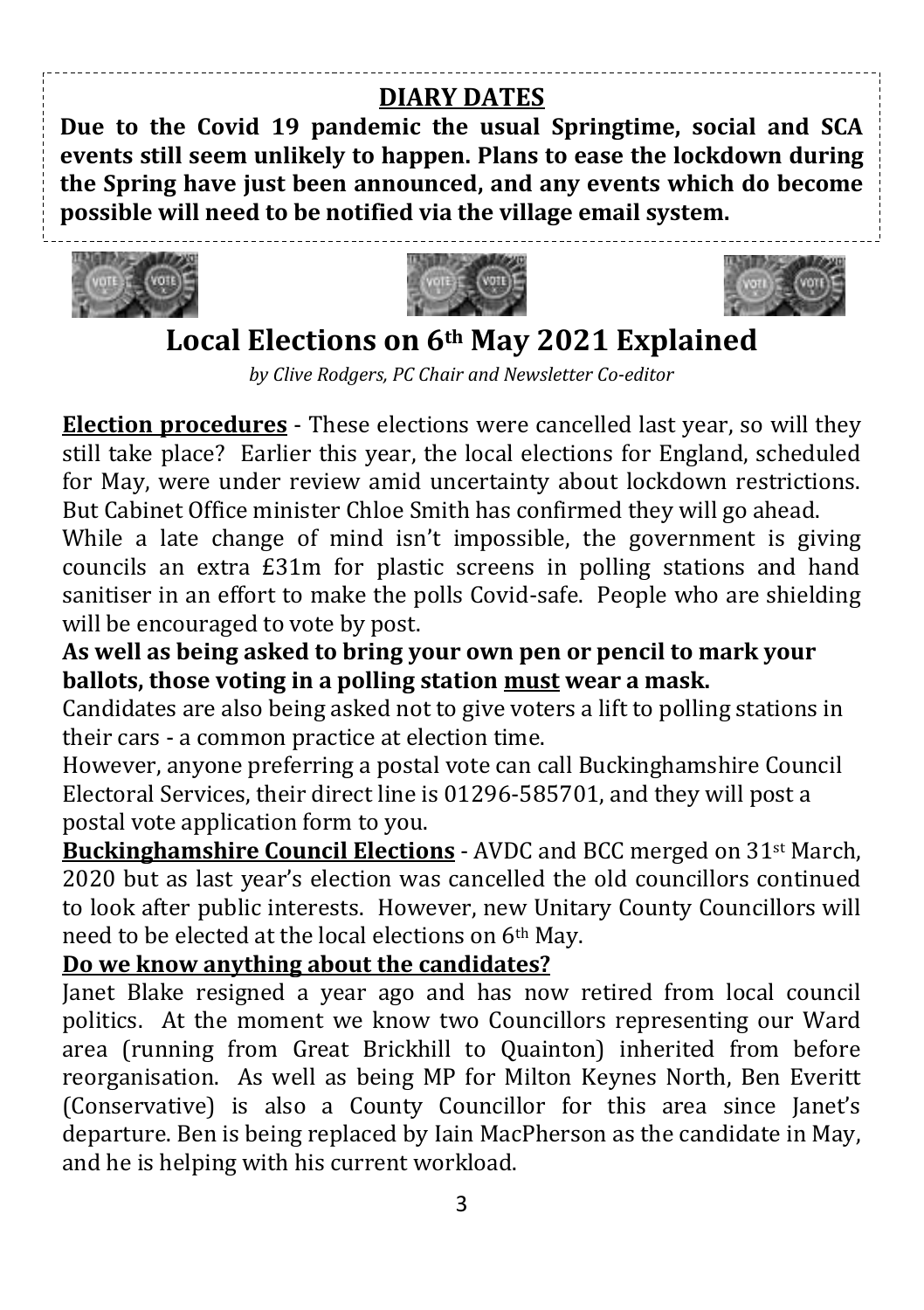Iain was a guest at the January Parish Council meeting and is helpful, liaising with the police on our behalf to try to get the mobile speed camera van to stop in Swanbourne.

Secondly, there is Councillor Scott Raven (Lib. Dem.) who attended our PC meeting last September. Scott lives in North Marston and has also been helpful in recommending some reliable local contractors.

**Parish Council** - There will only be a ballot if there are more than 7 candidates in which case ballot papers will need to be printed for use on 6th May. Members of the public interested in standing should reside or work in the village and be UK citizens.

There is a simple nomination form and any adult resident can nominate a candidate. Electronic copies of blank forms may be accessed by downloading from the Electoral Commission's website. Once completed, candidates should hand them in to reception at the Gateway Council offices on the Aylesbury ring road between 22nd March and 8th April.

**What if an existing Councillor doesn't stand for re-election?** – Then they come off the Parish Council with no need to resign.

There are advantages in maintaining a throughflow of fresh faces, ideas and enthusiasm which can strengthen a Parish Council. If you feel you have something to offer the village either now or for the future, you can find out what it's like to be a Parish Councillor by talking to an existing councillor or the Parish Clerk. Under current Covid 19 restrictions that will probably mean a telephone conversation.

**Should Parish Councillors choose a political affiliation?** – Not needed at this level but can be done if preferred. At the last PC election, all entered 'Independent' or nothing.

**Notice of Election** - The Notice of Election is likely to be published on 22nd March 2021. The period for nominations will then commence, the nomination deadline is likely to be at 4pm on 8th April 2021. Following the deadline, a complete statement of persons nominated will be available to the public.

**Timings** - Hours of poll will be 7am – 10pm.

**Poll booth location** – likely to be Swanbourne Village Hall.

**Costs charged to the Parish Council** – Based on the estimates from last year's cancelled election, it is likely to cost the Parish Council about £116. If ballot papers need to be printed, the cost increases to about £1,000.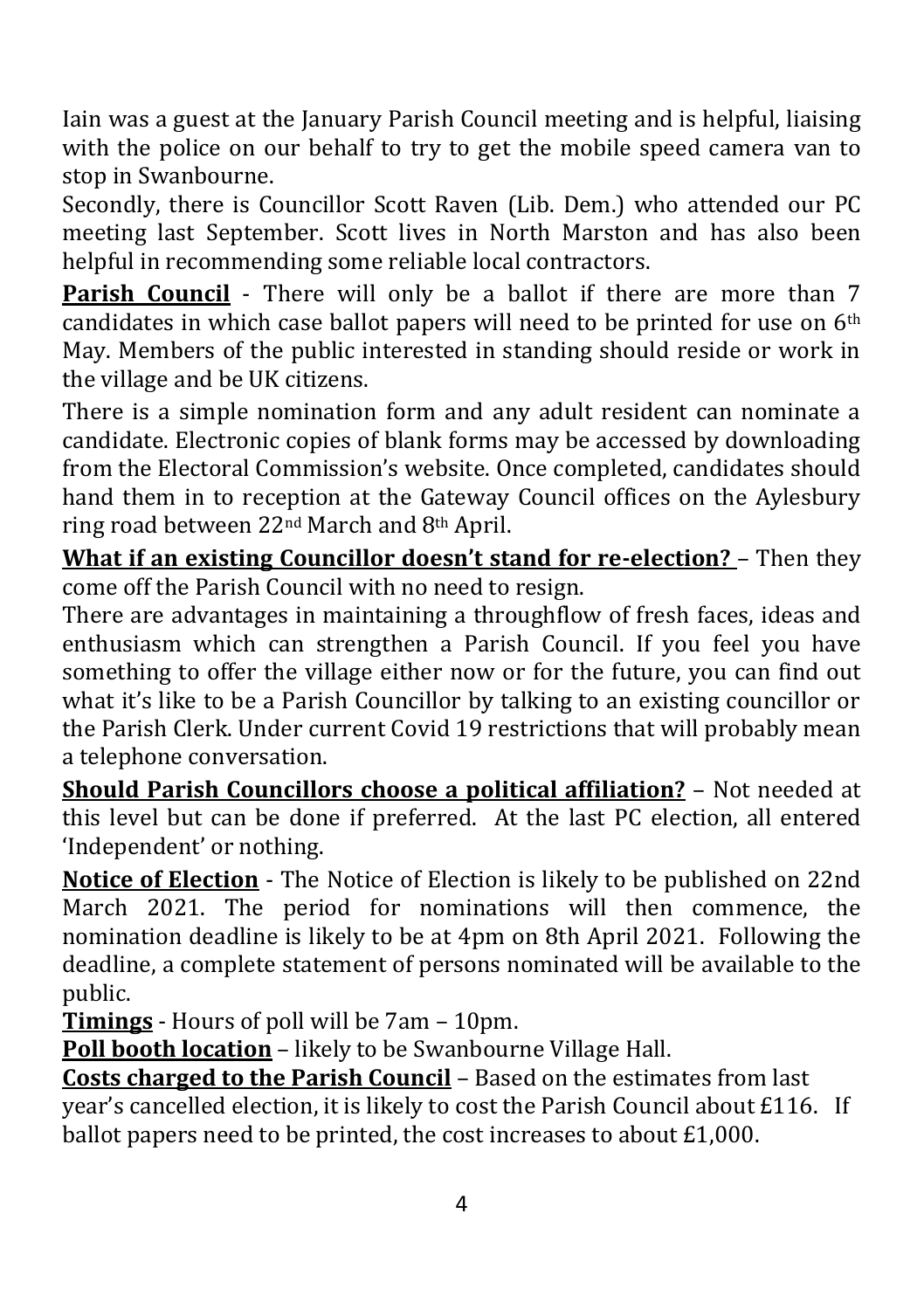## **What if I miss the nomination deadline or there are too few candidates?**

Any vacancies unfilled by the election can be filled by co-option after the election date.

**Police & Crime Commissioner elections** - will also be taking place on 6th May 2021, hours of poll exactly the same.

**Administration** - The elections will be administered by the Aylesbury Vale district office.

**Ballot papers** – With different elections on the same day, the ballot papers for each election will be a different colour. Verification for all of the elections will then take place that evening.

**Ballot paper counts** - The Count for the Buckinghamshire Unitary Council Elections is likely to be on Friday 7th May commencing at 10am.

The Count for contested Town and Parish Council Elections will take place on Saturday 8th May commencing at 10am.

The Count for the Police and Crime Commissioner elections are is understood to be taking place on Monday 10th May.

**How long is it to the next election?** – Three years to the next election due to last year's election being postponed. Normally it would be four years between elections.

#### **The Parish Council**

Parish Clerk – Vanda Bennett, email [clerkswanbournepc@gmail.com](mailto:clerkswanbournepc@gmail.com) telephone enquiries are welcome.

Parish Councillor (Chairman) - Clive Rodgers, tel.

xxxxxxxxxxxxxxxxxxxxxxxxxxxxxxxxxxxxxxxxxxxxxxxxxxxxxxxxxxxxxxxxxxxx Email enquiries to the following Parish Councillors will be forwarded via the Parish Clerk - Mike King, Helen Cleaveley, Linda Sirett, Deborah Barrow, Rosemary Andrew, David Brooks Wilson.

Steve French left the Parish Council last December and the vacancy created was filled by co-option of David Brooks Wilson with effect from January, 2021.

David comes to us with a distinguished career under his belt including being Managing Director of Eurotunnel property from inception until 2002, Vice Chairman of the South East England Regional Planning Committee, a Freeman of the City of London and much more.

Thank you so much, Steve, for everything that you have done for Swanbourne over the last three years.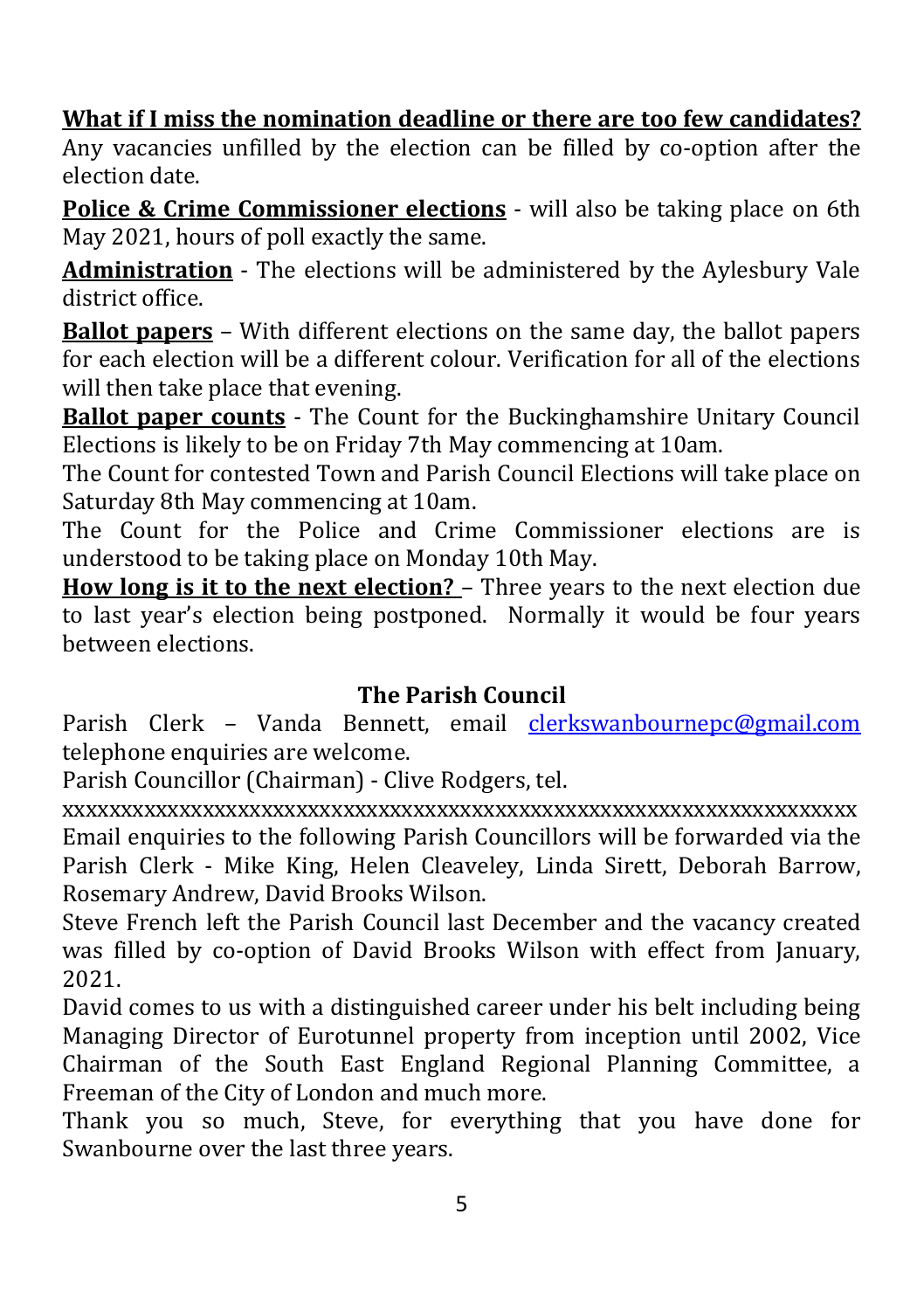#### **Parish Council Meetings**

The next meeting is planned for  $7<sup>th</sup>$  April, to be held remotely using the Zoom platform (details from Vanda). A PC meeting is also planned for the AGM on 12th May. A Parish Assembly is planned probably via Zoom on 19th May. At the time of writing all are likely to be remote meetings starting at 7.30pm.

#### **New Walk Footpath**

The waterlogged conditions over the winter have caused a further deterioration of the tarmac and base pebble layer which is starting to break up in some areas. The Parish Council are currently obtaining quotes to cost repairs/replacement to the tarmac surface. Full replacement would be expensive, but will need to be considered as an option because this is a key pathway connecting Nearton End to the rest of the village.

#### **Village Planning News**

**21/00359/AOP - Outline planning for a new farmhouse** on land between Buxlow Farm and Christmas Gorse (Applicant: Mr Little) – *Pending*

**21/00614/APP - 12 Ridgeway Cottages, erection of a rear** extension – *Pending*

#### **Swanbourne's Conservation Area**

Questions have recently arisen in the village about the location of the Conservation Area. Swanbourne has two Conservation Areas, designated in 1989 to help preserve the historic character of Swanbourne. Within those areas, planning regulations are tighter and planning permission is required to bring down a mature tree. There is insufficient space to include a map in this edition but one will be on display in the PC noticeboard near the shop. The main areas outside of the Conservation Areas are: - the Betsey and a couple of houses opposite, Breakfast Field, 31 and 33 Mursley Road, Tattams Lane, Ridgeway Cottages and Old Drovers View.

#### **Medical Prescription Deliveries from Winslow Dispensary**

Due to the merger between Winslow, Whitchurch and Wing surgeries, the EMIS online system for requesting repeat prescriptions no longer works. It will be necessary to register with the new system and at the time of writing most patients will have been contacted concerning this process. If there are any queries you may email: - [3whealth.patientaccess@nhs.net](mailto:3whealth.patientaccess@nhs.net) If you are still waiting for the new system to be set up you may telephone 713434 to request a repeat or email: - [prescriptions.norden@nhs.net](mailto:prescriptions.norden@nhs.net) listing the medication requested. Norden House maintains a patient delivery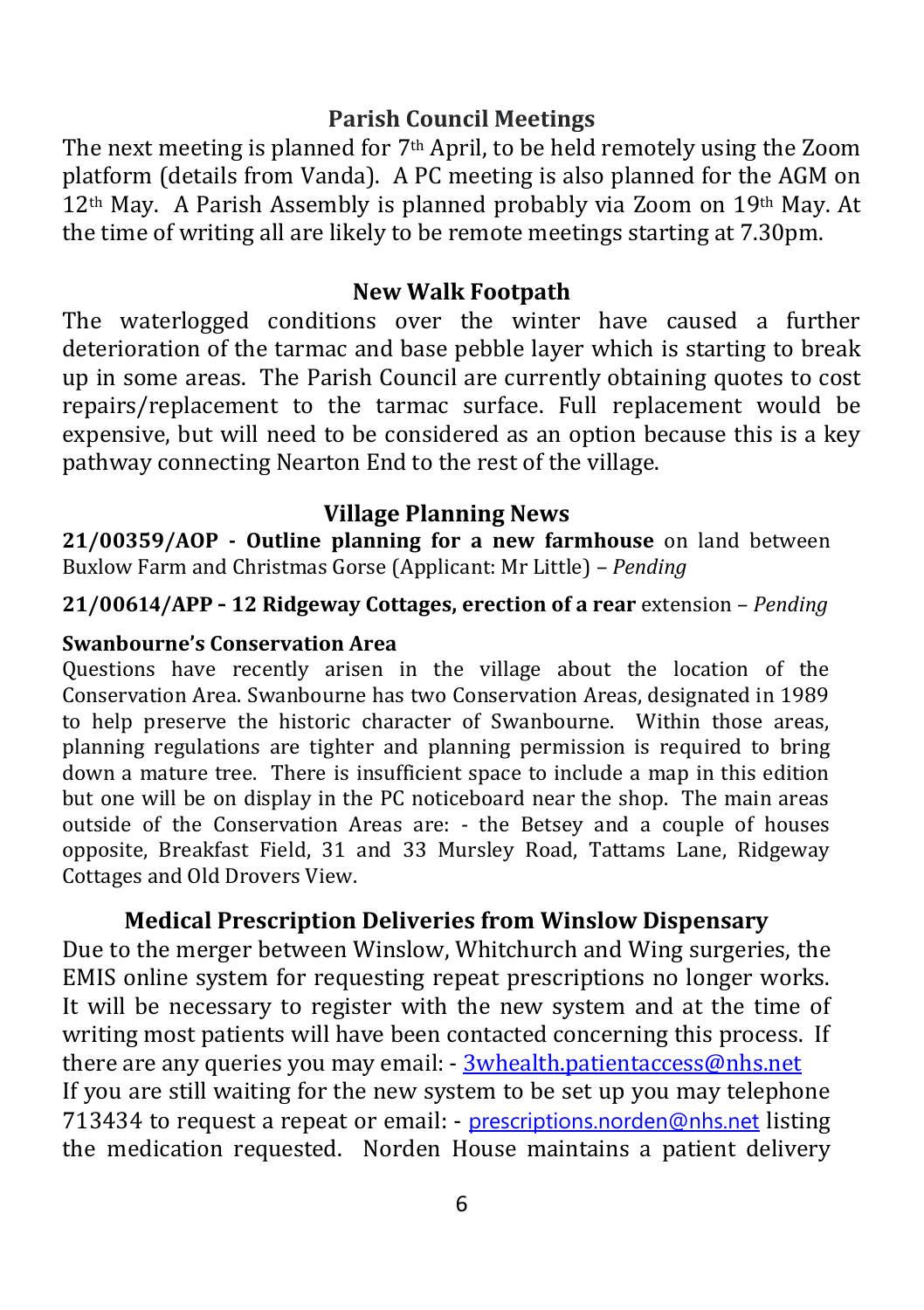service for the over 60s in Swanbourne (except for patients who collect from Lloyds Pharmacy) which is not available if registered at Whitchurch.

#### **ACTIVITIES HELD AT THE VILLAGE HALL These are largely suspended due to Covid 19 but the general pattern (when things return back to normal) is as follows: -**

Monday am and pm - Currently available for hire. Tuesday Yoga classes – Paul Blissett daytime and evening yoga classes – Tel. 680454 for further details or email to[: paulblissett@hedgelayer.co.uk](mailto:paulblissett@hedgelayer.co.uk) Wednesday am Pilates – Tel. Phil Nuttridge Tel. 01280 817200 Pm evening preference is offered for PC and SCA meetings. Thursday am Body Sculpt - Tara Hughes 0787 2449019. Evening pm Giocoso Concert Band; Tel. David Sharp 01908 503461 or emai[l d.sharp@open.ac.uk](mailto:d.sharp@open.ac.uk) Friday am and pm - Currently available for hire.

## **COMMUNITY WEBSITE, EMAIL & TELEPHONE CONTACTS**

**Swanbourne Village Hall –** To make a booking (following Covid 19 rules) please contact Simone on 07582967171 and leave a message – then she will get back to you within 24 hours. The Village Hall Committee Chairman/Treasurer is now Hugo Gilbert[. hugogilbert@fir-tree.co.uk](mailto:hugogilbert@fir-tree.co.uk) Other Committee members are: Wilma Gilbert and Mo Gray.

**Swanbourne Neighbourhood and Countryside Watch**

Email [swanwatch7@gmail.com](mailto:swanwatch7@gmail.com) or tel: - Mo on 720269 or Doody on 728161. **Newsletter Editors: -** Clive and Linda Rodgers; print costs are funded by Swanbourne Parish Council. Printed by Harlequin Press. Each edition of the Newsletter covers three months.

**Village information via email circulation** *-* Newer village residents may like to know that information is regularly circulated by email by Peter Hampton. If you are new to the village you may be interested in adding your name to the list. Notices should be forwarded to Peter at the following email address: - [swanbournemail@gmail.com](mailto:swanbournemail@gmail.com)

**Swanbourne Community Association** – Tel. Frankie Fisher (Chair) on 720454 Website: [-www.swanbournecommunityassociation.com](http://www.swanbournecommunityassociation.com/)

**Swanbourne Facebook Village Community Group: -** Administrators: Cllr. Rosemary Andrew and Cllr. Deborah Barrow.

<https://www.facebook.com/groups/443602106260000/>

**Swanbourne Estate**- The Estate Manager is Tom Finchett. Tel. 01296- 720256 email[: office@swanbourneestate.co.uk](mailto:office@swanbourneestate.co.uk)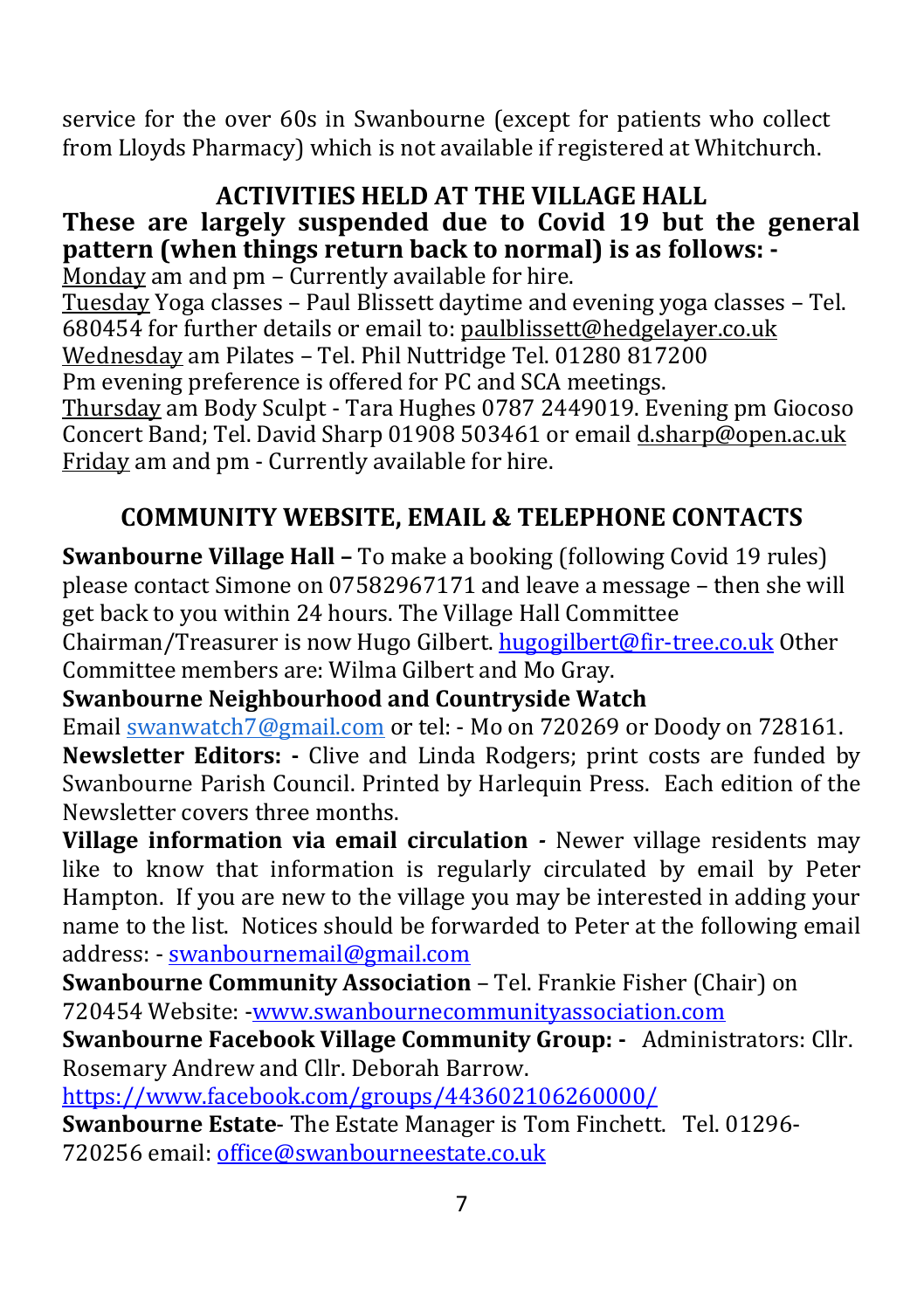**Swanbourne History Group** – Tel. Ken Harris (Chair) on 720454, email [ken.kelston1@gmail.com](mailto:ken.kelston1@gmail.com) Website:- [www.swanbournehistory.co.uk](http://www.swanbournehistory.co.uk/)

**The Shop and Post Office –** Jean-Claude and Julie Blanc are new proprietors and they will open on Monday 22nd March. [swanbourne.store@gmail.com](mailto:swanbourne.store@gmail.com) **Betsey Wynne Pub -** [www.thebetseywynne.co.uk](http://www.thebetseywynne.co.uk/) Tel. 720825.

**Swanbourne Parish Council** – Parish Clerk (Vanda Bennett) Tel. 728392. Website: [www.swanbourneparishcouncil.co.uk](http://www.swanbourneparishcouncil.co.uk/)

**Play Out Swanbourne** - Ellie Markland Tel. 720454, Website: [www.facebook.com/playoutswanbourne](http://www.facebook.com/playoutswanbourne)

**Playing Fields –** Vanda Bennett Tel. 728392.

**Swanbourne Burial Authority –** Swanbourne Churchwarden, tel. David Blunt 720397 email: [david.blunt@hart-house.net](mailto:david.blunt@hart-house.net)

**Winslow Community Bus** - Tel. 01296 715786. Normally, you can get the Community Bus in Winslow any Friday or Saturday morning at 9.15am to get to Aylesbury for just after 10 o'clock – dropping off by Sainsbury's or the bus station, then return 12.15pm depart from bus station (+ High St pick up on a Friday). All for free with a bus pass. **Please note that this service was suspended due to Covid 19 and at the time of writing is still inoperative.**

**Playing Field** – At the time of writing **the tennis court is CLOSED** during the lockdown. Government guidance indicates a possible reopening on 29<sup>th</sup> March, depending on progress. Social distancing and sanitiser are still required for all visits to the playground.

**Pot holes** can appear suddenly but they can be reported by anyone on the Fix My Street website. If they are deep enough Buckinghamshire Council should arrange repair. A photograph of the pothole is advantageous. [FixMyStreet \(buckscc.gov.uk\)](https://www.fixmystreet.buckscc.gov.uk/)

## **Doggy Diaries** – March-May 2021

Hello Swanbourne! Springtime at last  $\odot$ . I have never, ever been so pleased to sniff around and find snowdrops - January lasted for EVER!

I am hoping that soon it won't be quite as wet and muddy; I'm not a great one for getting my feet wet, don't much like having mud wiped from my paws, and really am not a fan of the big-towel-coat-thing I have to wear when I come home filthy after a walk. Ma thinks the big-towel-coat-thing is marvellous; it stops me spreading mud through the house apparently. Personally, I do not find it at all dignified and can't see the problem with spreading a bit of mud around. It is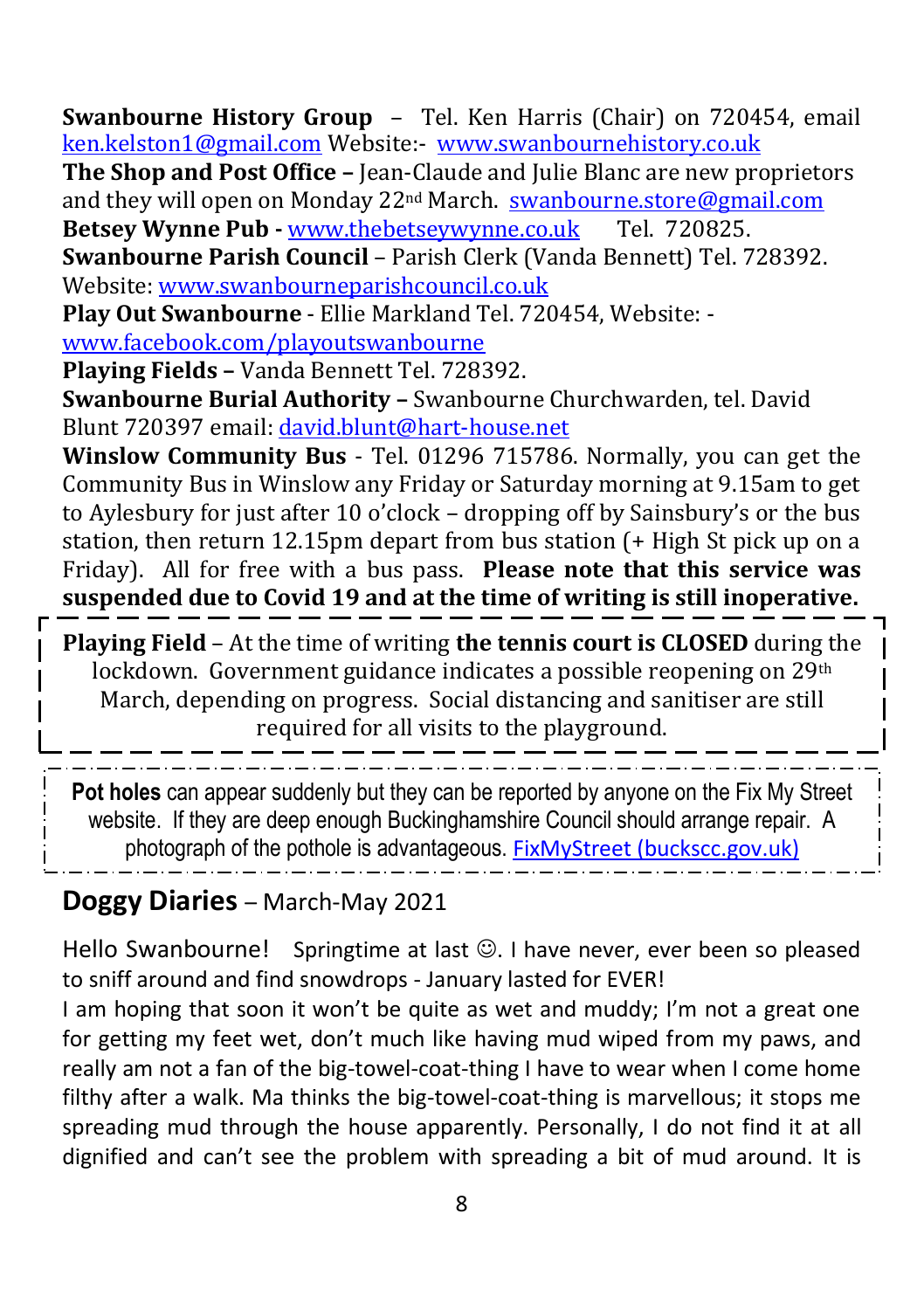exciting to get into the car every now and then, but very tedious only to get out again back at home every time. I'm getting used to it so I don't stand up and wag every time the car stops (in the olden days Ma and I would get out and go places), but it will be good when we can get out and do things again – aren't we all feeling like that? Ma says that when we are allowed to go out, we will take it gently so I can get used to all the extra distractions again and not get sensory overload – I am sure she is right, but I am longing to get out there and work!

I've been working at home of course and am learning new things to keep me busy. I'm very proud that I can now take my jacket off and put it away all on one command. I even persevere when my coat gets stuck over my head and on my ears  $\odot$ . I am practising picking up all sorts of different items from tricky places too – fetching things Ma can't reach from down the side of the bed, or behind the sofa is fun! Ma's water bottle is a difficult shape (and I'm not keen on carrying stainless steel in my mouth) but I can get it every time now, and I'm getting really good at finding little awkward things like hair ties and those little twisty-things-that-hold-bags-shut then giving them back to Ma straight away.

I hope that you are finding lots of things to keep you happy and busy too and I bet you are looking forward to the longer warmer days…. not long now.

I can't wait until we are all out and about again and can see each other properly. In the meantime, keep wagging –

in your best possible human way ;) - and look after yourselves.

Sending love for now,

Barry xx

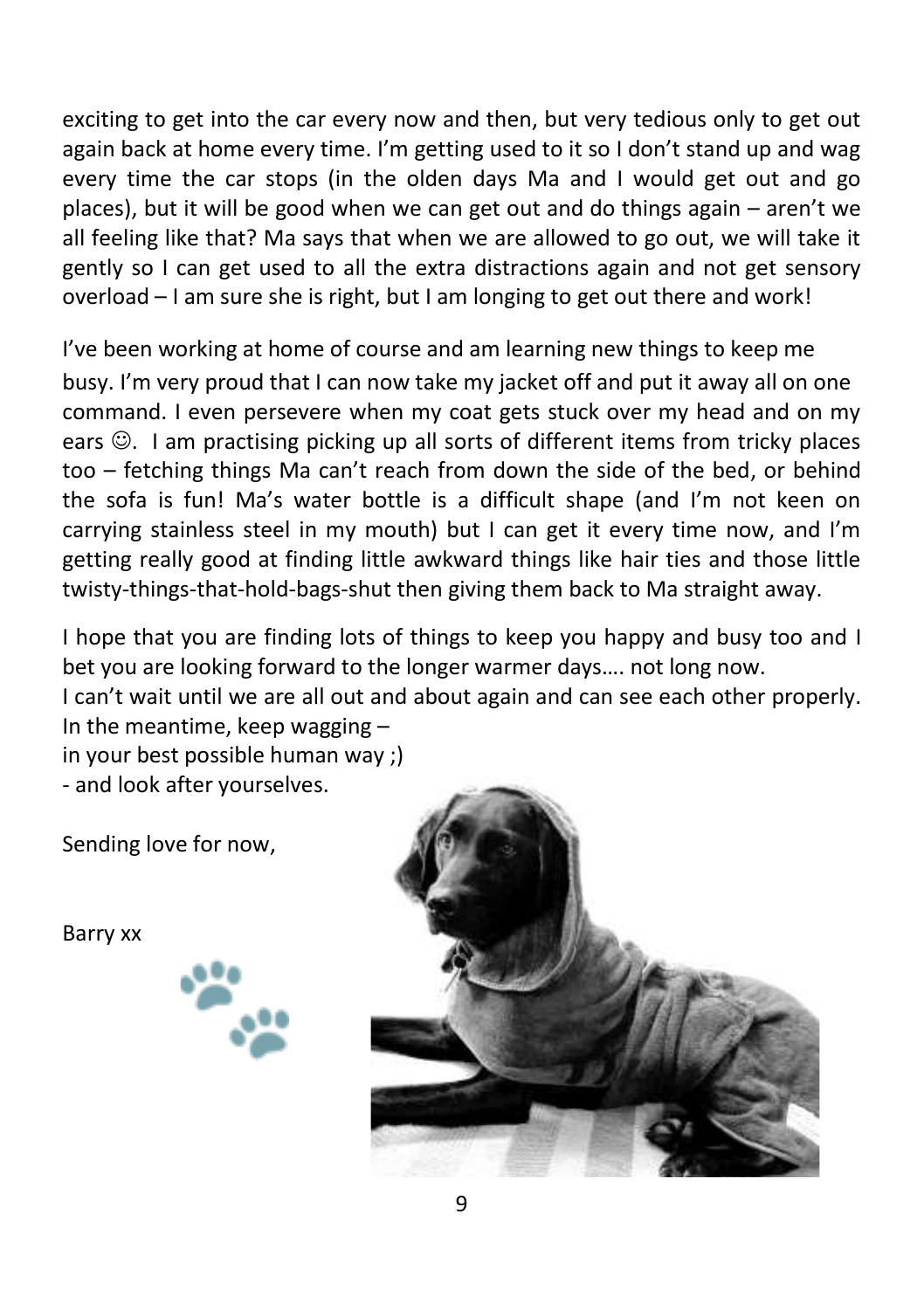## **Swanbourne History Group**

## **Swanbourne History Walks**

It has been over a year since we have been able to hold any meetings of the Swanbourne History group, but I am hoping that we can begin to hold some history walks again once the warmer weather arrives. Previously we have tried to do a full tour of the village in an evening, but in practice, we have run out of time. So, in future, we plan to divide evening walks into two parts, one including Smithfield and the other including Nearton End, with a minimum of overlap between the two.

It may be necessary to continue keeping a 2 metre distance from each other, so rather than advertise a date I will ask anyone who is | interested in joining a walk to get in touch with me, by email: [ken.kelston1@gmail.com](mailto:ken.kelston1@gmail.com) or telephone (01296) 720454, and I will arrange suitable times during the day or evening, when we can have small groups with either Clive Rodgers (Smithfield End walk) or myself | (Nearton End walk) leading.

Those who are new to the village will be surprised at just how much | history there is, nationally and internationally as well as locally, in a small village with a population of around 500 people. Please do come and find out. *Ken Harris*

## **NEWSPAPER & MAGAZINE DELIVERIES**

Get newspapers and/or magazines delivered in the morning to your home anywhere in Swanbourne! Wedelivernews.com ltd. is based at 52, High St., Winslow. If you wish to go on their delivery list, phone or text Sue on 07834902196 or email [info@wedelivernews.com](mailto:info@wedelivernews.com)

**STREETLIGHTS** - If you notice any streetlights not working, please could you email me: - [clerkswanbournepc@gmail.com](mailto:clerkswanbournepc@gmail.com) rather than contact Buckinghamshire Council. It is the Parish Council who are responsible for the maintenance of streetlights in the village. Please indicate the precise location and, ideally, the number stencilled onto the streetlight and it will assist in organising the repair. *Vanda*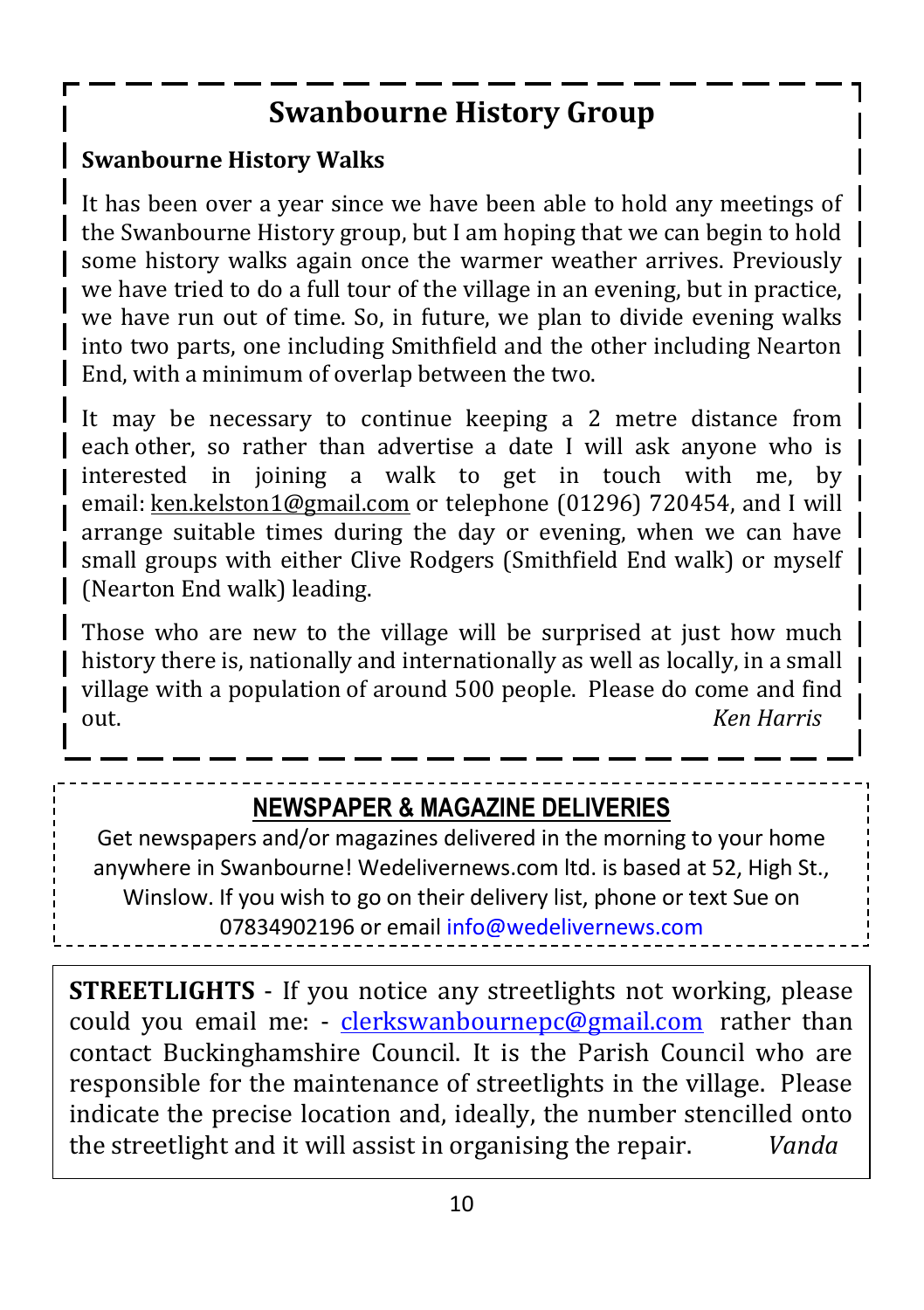## **SWANBOURNE'S WINTER REFUSE COLLECTION DATES**

| Date                    | <b>Food waste</b>               | <b>Recycling Bin</b>                       | Waste Bin         | Garden waste      |
|-------------------------|---------------------------------|--------------------------------------------|-------------------|-------------------|
| Tuesday Mar 02          |                                 | <b>COLLECTION COLLECTION</b>               | No Collection     | <b>COLLECTION</b> |
| Tuesday Mar 09          | <b>COLLECTION</b> No Collection |                                            | <b>COLLECTION</b> | No Collection     |
| Tuesday Mar 16          |                                 | <b>COLLECTION COLLECTION</b>               | No Collection     | <b>COLLECTION</b> |
| <b>Tuesday Mar 23</b>   | <b>COLLECTION</b> No Collection |                                            | <b>COLLECTION</b> | No Collection     |
| Tuesday Mar 30          |                                 | <b>COLLECTION COLLECTION</b>               | No Collection     | <b>COLLECTION</b> |
| Tuesday Apr 06          | <b>COLLECTION</b> No Collection |                                            | No Collection     | No Collection     |
| <b>Wednesday Apr 07</b> | No Collection                   | No Collection                              | <b>COLLECTION</b> | No Collection     |
| Tuesday Apr 13          |                                 | <b>COLLECTION COLLECTION</b>               | No Collection     | <b>COLLECTION</b> |
| Tuesday Apr 20          | <b>COLLECTION</b> No Collection |                                            | <b>COLLECTION</b> | No Collection     |
| Tuesday Apr 27          |                                 | <b>COLLECTION COLLECTION</b>               | No Collection     | <b>COLLECTION</b> |
| <b>Wednesday May 05</b> | <b>COLLECTION</b> No Collection |                                            | <b>COLLECTION</b> | No Collection     |
| Tuesday May 11          |                                 | <b>COLLECTION COLLECTION</b> No Collection |                   | <b>COLLECTION</b> |
| Tuesday May 18          | <b>COLLECTION</b> No Collection |                                            | <b>COLLECTION</b> | No Collection     |

*Note the unusual collection pattern on 6th and 7th April, after Easter weekend.*

*Introduction to article below: The editors invited a short public information item for the Newsletter relating to Swanbourne Cemetery and burial procedures:*

## **The Story of our Cemetery** *by David Blunt*

*How did Swanbourne come to have a church cemetery away from the church? How did it come to be placed where it is? How did it come to be extended? Who can be buried there? And who looks after it?* First, some history….

From earliest times burials were in the 'churchyard' surrounding the church, and we know from the records that just between 1600 and 1900 when the churchyard was closed to further burials there were over two and a half thousand.

So, from the six centuries that passed from the building of the present church in stone in the 13th Century, probably replacing an earlier wooden structure and quite possibly the local burial site before that, and so in all probability a number of centuries in addition to those six, it's anyone's guess how many of our forebears lie buried there. Five thousand? Six thousand? More?

And how, one might ask, could such a number possibly be fitted in? The answer? Over-burying: the churchyard was repeatedly over-buried, time and again – with the slightly macabre consequence that in common with many churchyards the ground level inside our churchyard rose, as may be seen, to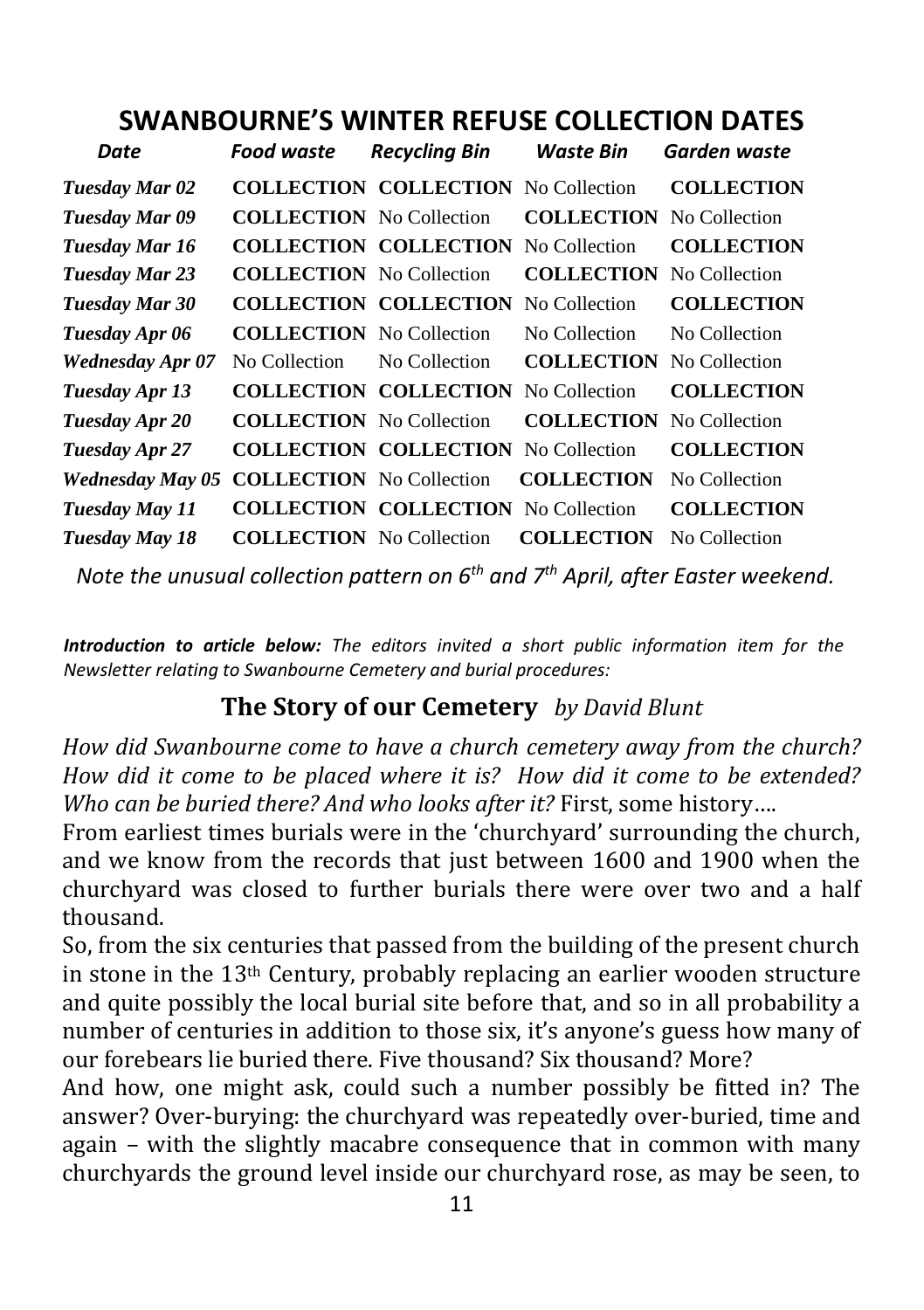become higher than adjacent land, especially on the always favoured southern side. This practice of over-burying might well have continued ad infinitum were it not for the growing prevalence of stone memorials shrinking the area left available and a growing distaste, no doubt, for having in consequence to disturb not-so-old previous interments – plus the goodwill of the Fremantle family: at the 1887 vestry meeting the request was made to Lord Cottesloe (the family had twenty years previously funded a complete renovation and reordering of the church, and had built the new vicarage next door) *'to set apart a small piece of land for a cemetery, so that we may bury our dead decently'* – and thus the site of the new Cemetery, *'two roods or thereabouts'*, was gifted by Lord Cottesloe to the village church, cleared, laid out, consecrated on the 15th April 1890, and came into use.

Almost exactly one hundred years later this new Cemetery, despite being larger than the churchyard but of course with no over-burying, was running out of space – and the Fremantle family generously gave the village church further land from the Park to form the present extension, which was then cleared, hedged and ditched, and consecrated by the Bishop of Buckingham on 5th February 1999.

This, together with the 'original' part of the Cemetery, is a precious gift indeed; it enables any resident (or ex-resident still with a close connection with the village), of any faith or none and with no need to reserve a space, to be buried, or their ashes interred, in this rural setting in their home village rather than in some distant municipal facility.

**Arrangements for burials** or for interment of ashes, and for the provision of memorial stones, are usually made through the undertakers. They and their masons should be familiar with the regulations and process and fees to be followed under Church of England law, but please always first have a word with the person responsible for the Cemetery (David Blunt, 01296 720397 and [david.blunt@hart-house.net\)](mailto:david.blunt@hart-house.net).

**Guidance on the process and fees** (currently around two £250 for interment of ashes and permission for a memorial tablet, £500 for burial and permission for a headstone, separate from undertakers' charges), is available from David and displayed on the church porch noticeboard.

With the Cemetery's proliferation of head stones, curb stones, banks and hedges and trees, and its size (proportionate to the size of our village it really is big) maintaining it is not straightforward, and we are fortunate to have Eleanor Sherwood's help. The village church, whose responsibility it is, takes pride in ensuring that it is well cared for, for the enjoyment of all, and the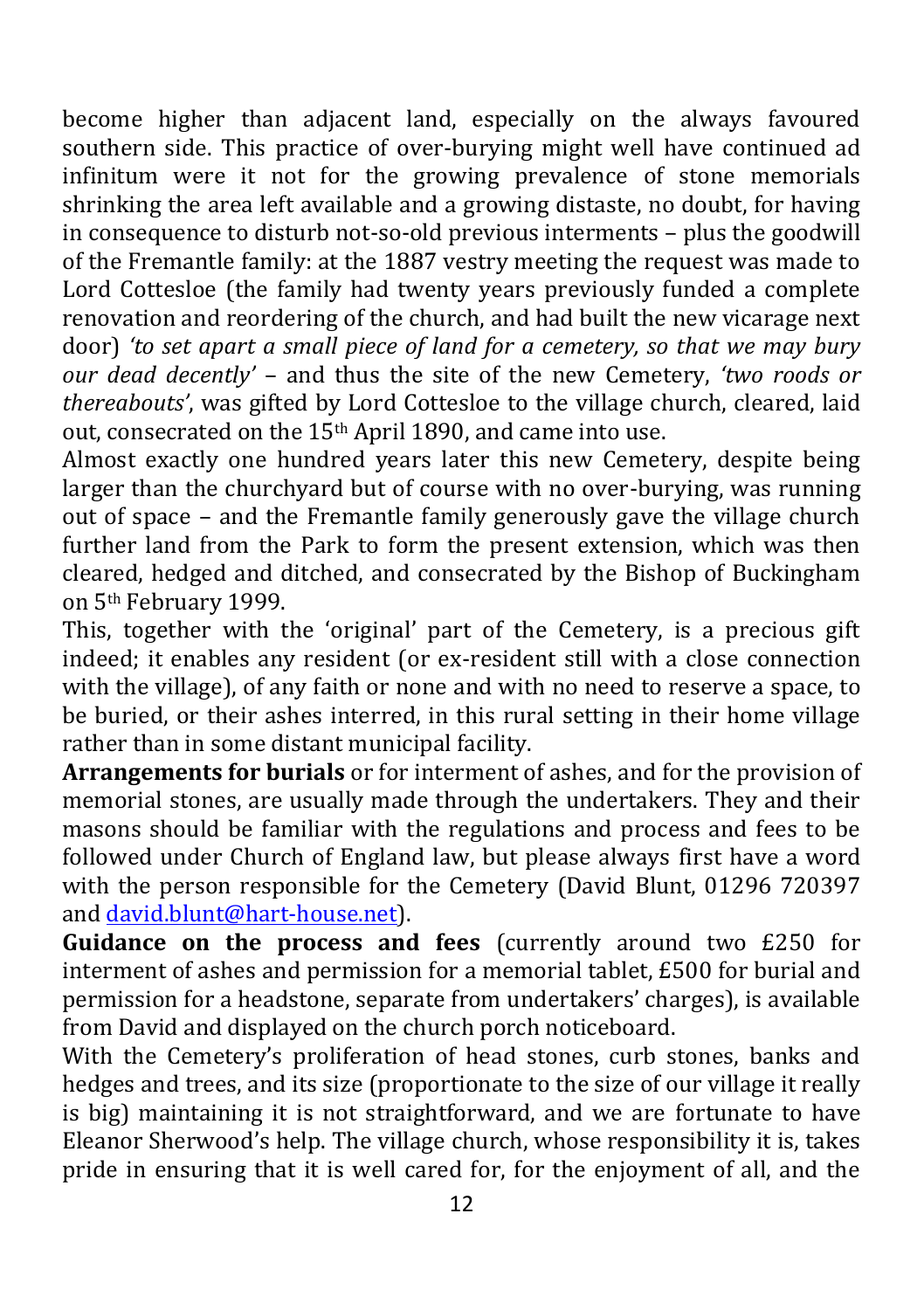Parish Council, representing the village, has for the past twenty years, since the new land was given, made a donation each year towards the village church's costs of Cemetery mowing upkeep. This Parish Council donation is greatly appreciated both financially and, equally, as recognition on behalf of the village of the public benefit provided to the village by the Cemetery being maintained as an attractive space and a well-cared for resting place for village antecedents, residents and their loved ones. *David Blunt, churchwarden*.

## **Swanbourne Estate Country Flowers and Veg.**

So the story continues!



Following on from last year, Swanbourne Estate Country Flowers and Veg would like to thank all those who supported us. We have been overwhelmed by messages of thanks from those who have enjoyed our fresh vegetables, flowers, honey, apple juice and gin.

So onto this year! We already have seedlings appearing in the potting shed with sweet peas, cosmos and a variety of wild flowers amongst them. The veg are growing well and we hope to be able to start supplying seasonal veg again by the end of March/April.

A lot happens during the winter months in the garden with pruning of fruit trees to ensure a good harvest, so we can make more juice. A general tidy up and cut back in the garden and planting of more veg and flower seeds.

We will be posting on Swanbourne Village Community page again when we are fully up and running. Don't forget we are still delivering apple juice, apple and pear juice, honey, gin and any seasonal veg we have available at the time.

*Linda and Nick Sirett Email:* [linda.sirett27@gmail.com](mailto:linda.sirett27@gmail.com)

## **Why is Swanbourne so very waterlogged and muddy?**

As we have taken our daily exercise over the last winter, nobody could miss the extent of waterlogging and muddy conditions around the village and the amount of free-flowing water going down certain roads and paths. Yet Swanbourne is on a hill which is approximately 425 feet above sea level, so why doesn't gravity take the water straight down into local streams?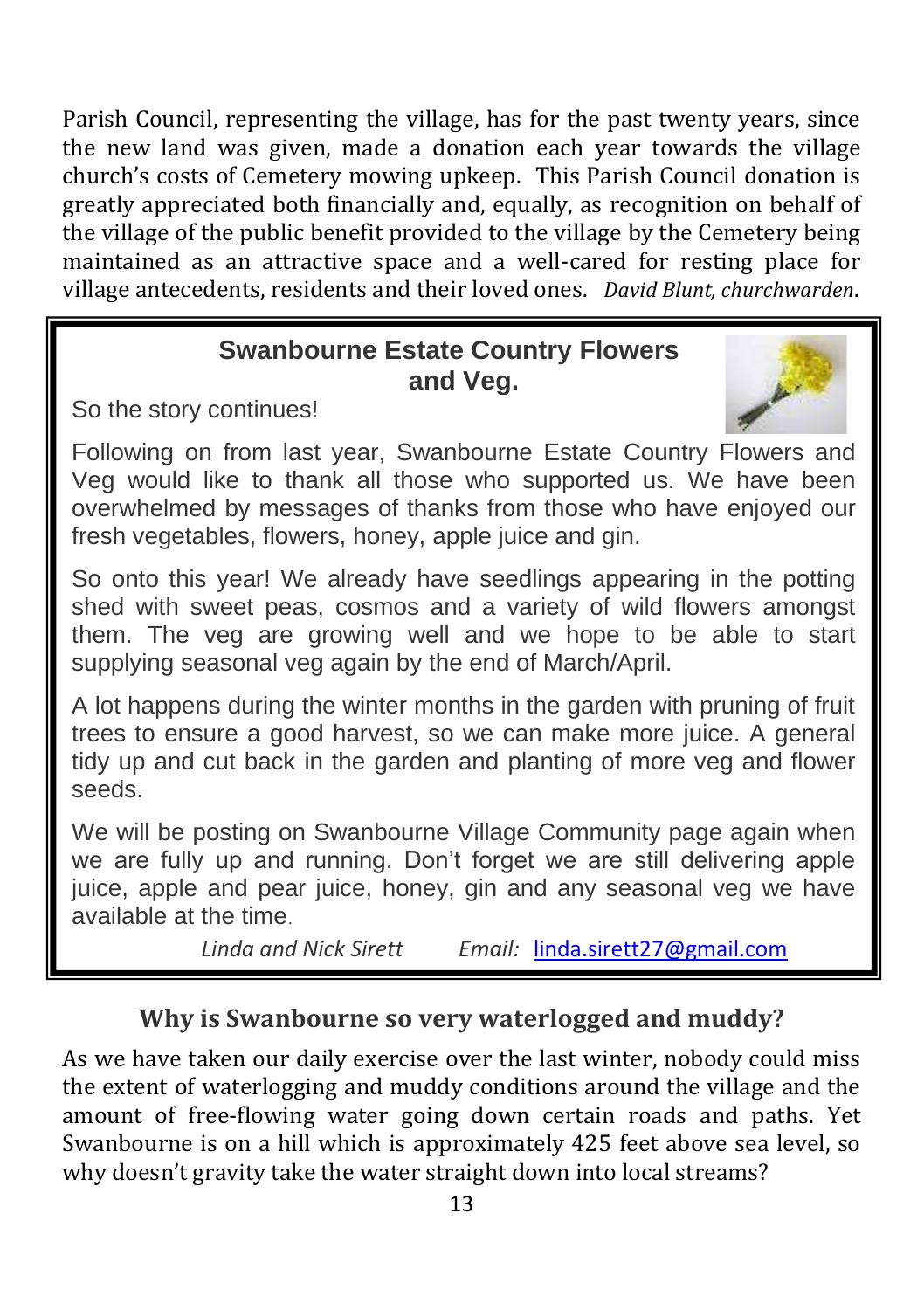**Information from the geological map** – As a geologist, my obvious first point of reference is a geological map. According to the British Geological Survey map, the Swanbourne hill top is made of superficial boulder clay deposited by glaciers 450,000 years ago in the Ice Age, but contained inside the clay there are deposits of pebbles, gravel and sand where meltwater streams used to flow. At greater depth there are much older impermeable Jurassic clays. The meltwater gravels are crucial because surrounded by impervious clays, they soak up water like a sponge and store it in the spaces between the pebbles. They are called aquifers and when they cause the water table to be higher up than expected are 'perched' aquifers.

**Station Road** – A flowing stream of water coming up through the tarmac at the edge of the road next to the junction with the school goes back many years. Over the last 10 years both Anglian Water and BCC have been called out repeatedly to investigate. Anglian Water analysed the water – it's pure so they think it's a natural spring and not caused by them. BCC could have piped it but they but didn't - they blame Anglian Water as their pipes are nearby. The water froze over in February giving an 'ice rink' effect (see photo, right).

A meltwater gravel deposit sits on the hill near to the school, underlain by boulder clay, the boundary doesn't match precisely but it's likely to be connected. Water cannot go down because clay is impermeable so where the gravel ends water has to come out.

**Smithfield End** – A flowing stream of water emerges from the bottom of the road bank on the north side of the road close to the junction with Station Road. Analysed by Anglian Water, again it's pure.

A meltwater gravel deposit starts at the exact location of the spring, so is almost certainly wholly responsible for it. Current flow is lower than in the past probably due to recent trenching to lay cables down the road making some ground water flow into the buried trench and reducing the pressure. A place with hill top springs where only shallow wells are needed for pure water is a good site to settle.

**Nearton End** – The eastern end of the road leading to the bridleway (near Owl Barn) has intermittent flowing water as well as large pools of standing water going down the bridleway with the stream/ditch full of flowing water.

At the bottom of New Walk there is a small old pebble/sand quarry (where Toby Terry used to keep turkeys). The map shows the gravel geology coinciding with the Nearton End road down to the bridleway. Included are most houses and gardens on the south side. As you enter the bridleway the deposit ends, and as it can't drain down the water has to come out. *Clive*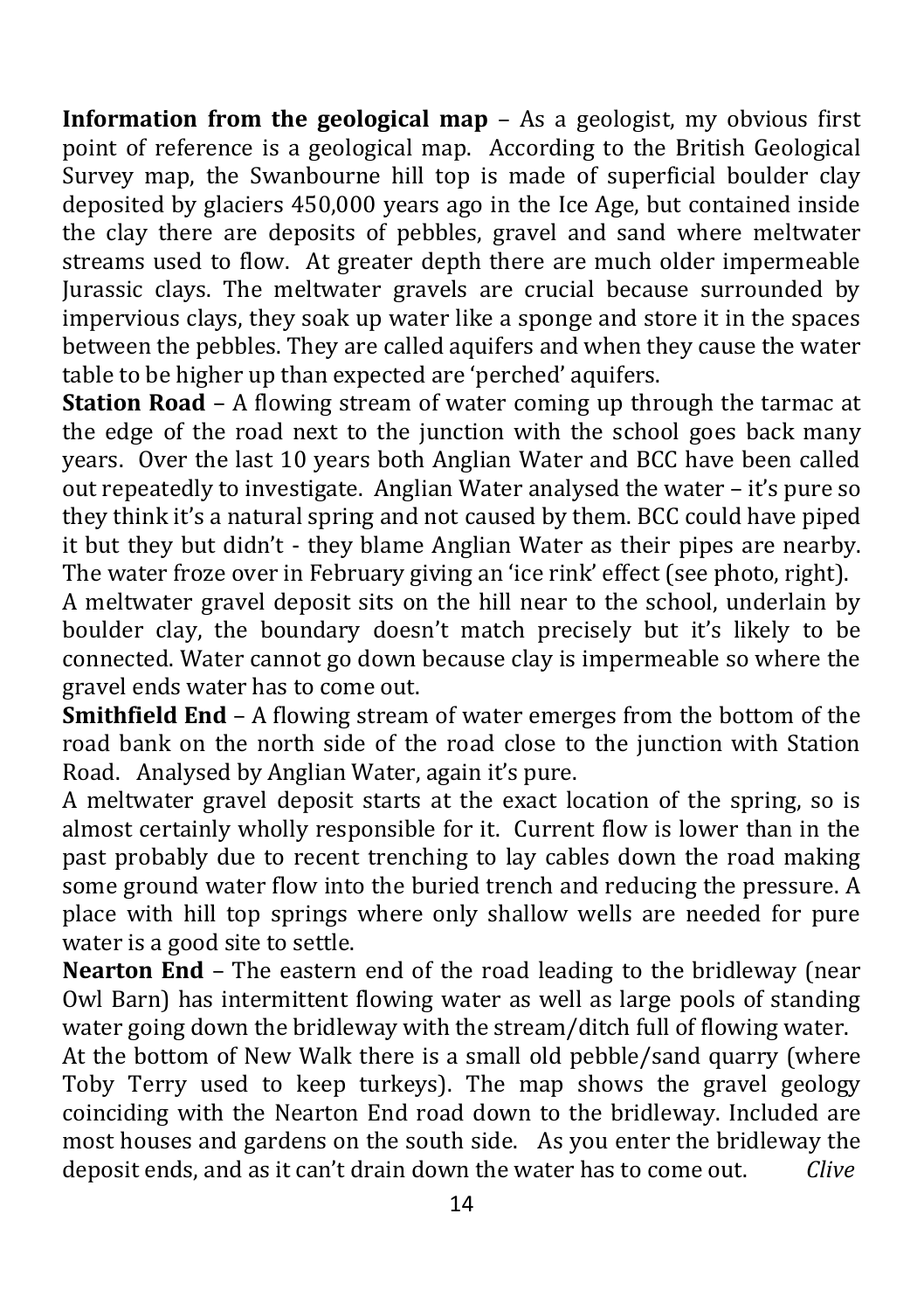#### **Swanbourne's ground and spring water**



300-year-old buried well discovered at Deverells

Large numbers of disused wells are all around the village and old water pumps may be spotted. Areas of impermeable clay which are fairly flat (e.g., part of Millennium Wood) make muddy pools in winter which are very slow to dry out.